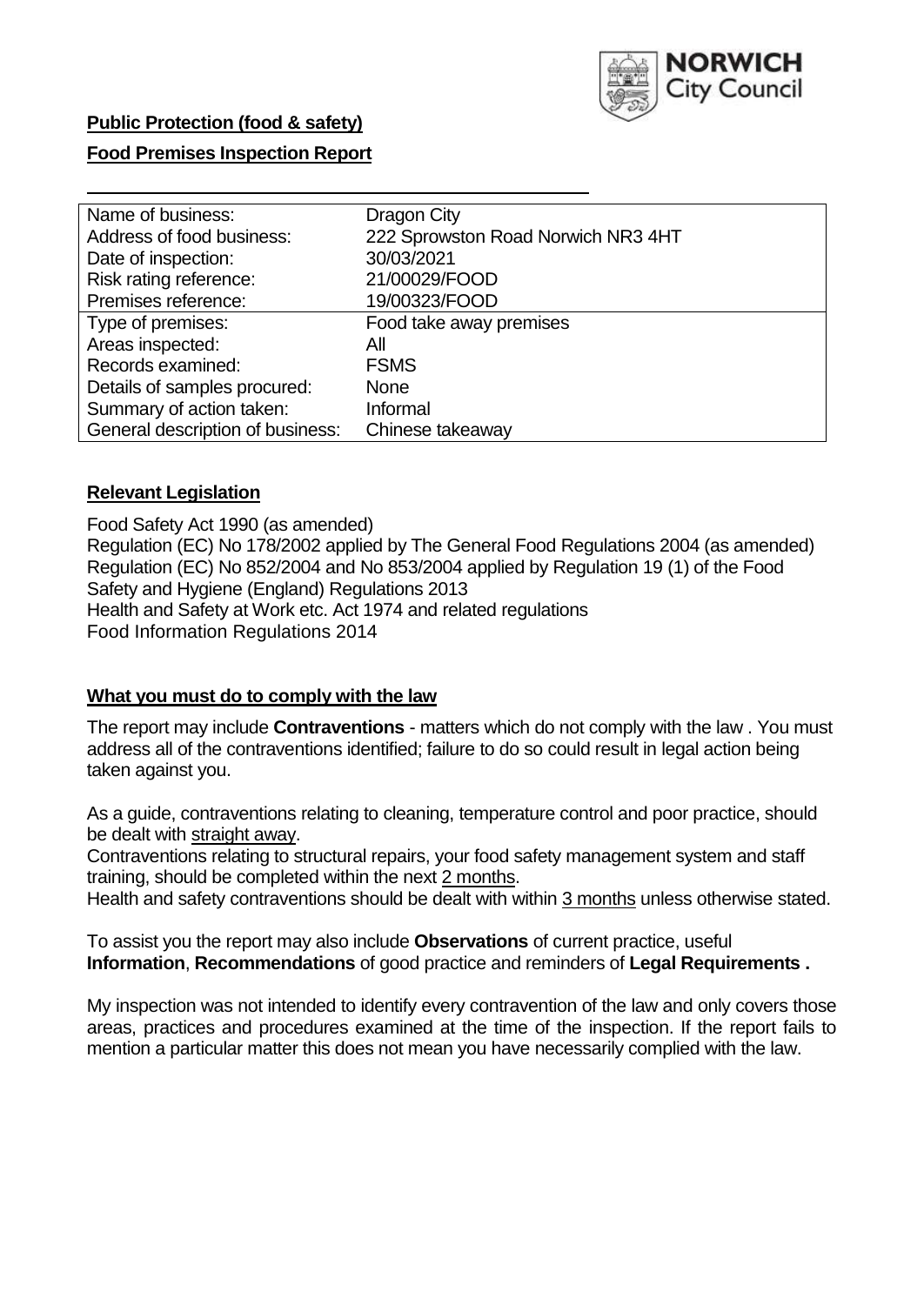# **FOOD SAFETY**

#### **How we calculate your Food Hygiene Rating:**

 The food safety section has been divided into the three areas which you are scored against for the hygiene rating: 1. food hygiene and safety procedures, 2. structural requirements and 3. confidence in management/control procedures. Each section begins with a summary of what was observed and the score you have been given. Details of how these scores combine to produce your overall food hygiene rating are shown in the table.

| <b>Compliance Area</b>                     |          |                  |           | <b>You Score</b> |               |    |           |                 |          |  |  |
|--------------------------------------------|----------|------------------|-----------|------------------|---------------|----|-----------|-----------------|----------|--|--|
| Food Hygiene and Safety                    |          |                  |           | $\Omega$         | 5             | 10 | 15        | 20              | 25       |  |  |
| <b>Structure and Cleaning</b>              |          |                  | $\Omega$  | 5                | 10            | 15 | 20        | 25              |          |  |  |
| Confidence in management & control systems |          |                  | $\Omega$  | 5                | 10            | 15 | 20        | 30 <sup>°</sup> |          |  |  |
|                                            |          |                  |           |                  |               |    |           |                 |          |  |  |
| <b>Your Total score</b>                    | $0 - 15$ | 20               | $25 - 30$ |                  | $35 - 40$     |    | $45 - 50$ |                 | > 50     |  |  |
| <b>Your Worst score</b>                    | 5        | 10 <sup>10</sup> | 10        |                  | 15            |    | 20        |                 |          |  |  |
|                                            |          |                  |           |                  |               |    |           |                 |          |  |  |
| <b>Your Rating is</b>                      | 5        | $\overline{4}$   |           | 3                | $\mathcal{P}$ |    |           |                 | $\Omega$ |  |  |

Your Food Hygiene Rating is 3 - a generally satisfactory standard

# **1. Food Hygiene and Safety**

 generally you have satisfactory food handling practices and procedures and adequate Food hygiene standards are generally satisfactory and maintained. There is evidence of some non-compliance with legal requirements. Some lapses are evident however control measures to prevent cross-contamination are in place. The contraventions require your attention; although not critical to food safety they may become so if not addressed. **(Score 10)** 

 $000000$ 

### Contamination risks

 of cross-contamination with foodborne bacteria from raw meat or unwashed fruits and **Contravention** The following exposed ready-to-eat food and or its packaging to the risk vegetables:

- prawn crackers stored in dirty cardboard boxes in the rear storeroom
- uncovered food i.e pork belly stored in a washing up bowl on the floor
- uncovered food i.e chicken balls and prawn toast was being stored in the walk-in fridge
- the underside of stacked containers in contact with open food in the container below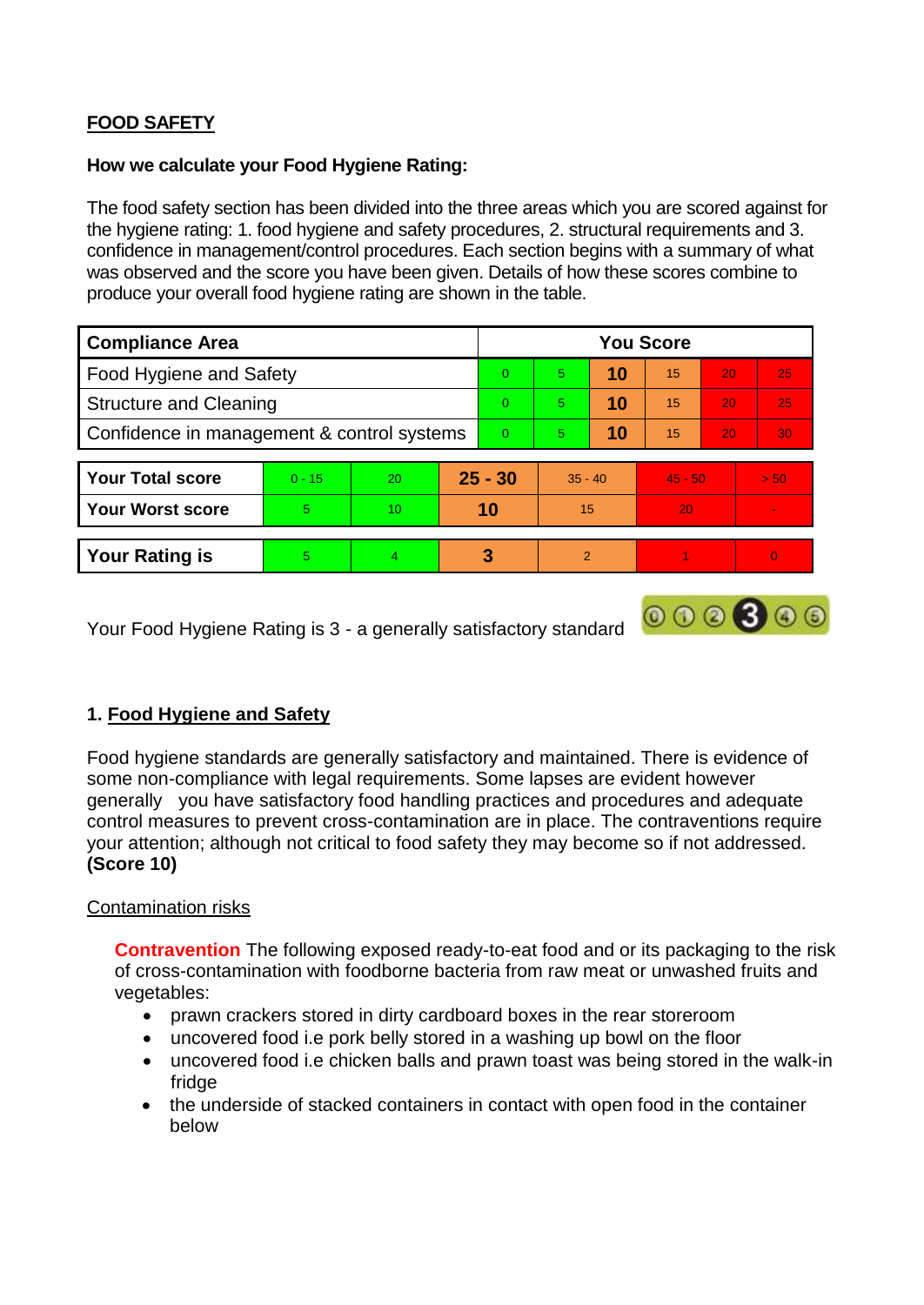**Legal requirement** food must be stored off the floor where it might be at risk of contamination

#### Hand-washing

**Contravention** The following evidence indicated hand-washing was not suitably managed:

no hot water to the wash hand basin to the wc

 **Legal requirement** Washbasins must be available, suitably located and designated for cleaning hands. Wash-hand basins must be provided with hot and cold (or mixed) running water. Soap and hand drying facilities must be located nearby.

#### Personal Hygiene

 made difficult for food handlers to maintain sufficiently high standards of personal **Contravention** The following are examples of poor personal hygiene or where it was cleanliness:

• staff were not wearing suitable protective clothing when I arrived. However staff changed into aprons in my presence

Legal requirement All persons in food handling areas must wear suitable, clean, and where appropriate protective clothing

#### Temperature Control

**Contravention** The following evidence indicated there was a risk of bacteria growing on food:

 guidance on Acrylamide deep fat fryers temperatures were set to 190°C. Refer to your SFBB pack for

**Information** Acrylamide is a carcinogenic chemical that is formed when some foods containing carbohydrate e.g. potatoes and bread, are cooked at high temperatures (i.e. above 120°C). Cooking methods that often exceed this temperature include frying, roasting, baking, grilling and toasting. All have the potential to produce acrylamide in concentrations which could be harmful.

 survival by applying appropriate temperature controls at points critical to food safety **Observation** I was pleased to see you were able to limit bacterial growth and/or and that you were monitoring temperatures.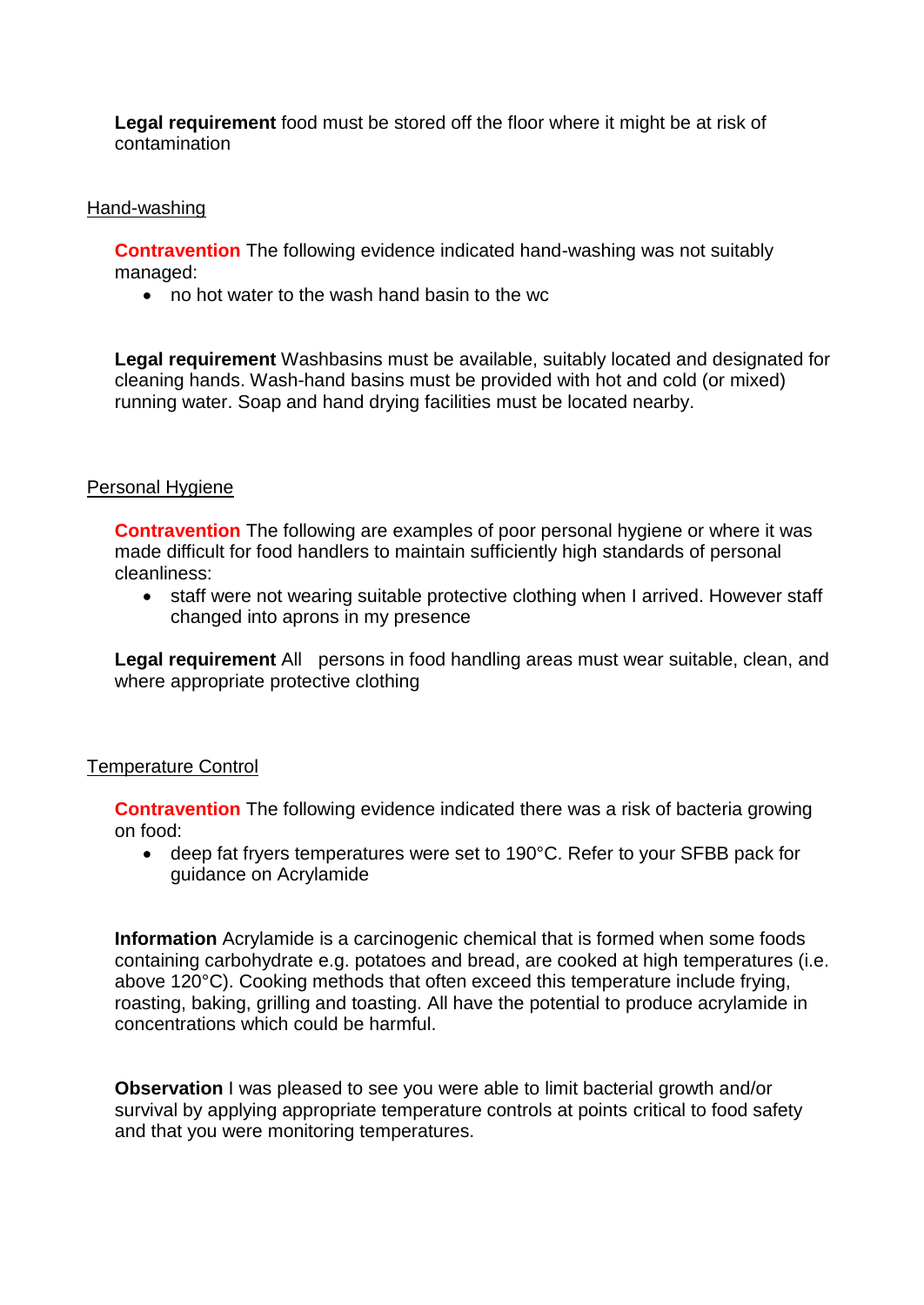# Unfit food

 need to be used by or discarded, to ensure the food is fit for consumption. I recommend you apply labels which give a date that is 2 days after the day of production e.g. if food **Recommendation** You should have a system to identify when open or prepared foods is opened on Monday it should be used by the end of Wednesday (an exception is rice which should not be kept longer than 24 hours)

# **2. Structure and Cleaning**

 The structure facilities and standard of cleaning and maintenance are of a generally adequate. The contraventions require your attention; although not critical to food safety satisfactory standard but there are some repairs and/or improvements which are required in order for you to comply with the law. Pest control and waste disposal provisions are they may become so if not addressed. **(Score 10)** 

### Cleaning of Structure

**Contravention** The following items were dirty and require more frequent and thorough cleaning:

- floor/wall junctions
- around equipment feet
- behind and under equipment
- floor tiles
- ceiling to small extension
- air vents to small extension
- wash hand basin in kitchen
- wash hand basin to wc

# Cleaning of Equipment and Food Contact Surfaces

**Contravention** The following items are dirty and must be cleaned:.

- fridge and freezer seals
- can opener
- seals to chest freezers
- handle to chest freezer
- container storing sugar
- lids to food containers
- door to Beko fridge
- interior drawer to Beko fridge
- shelving in rear food store
- cardboard boxes storing prawn crackers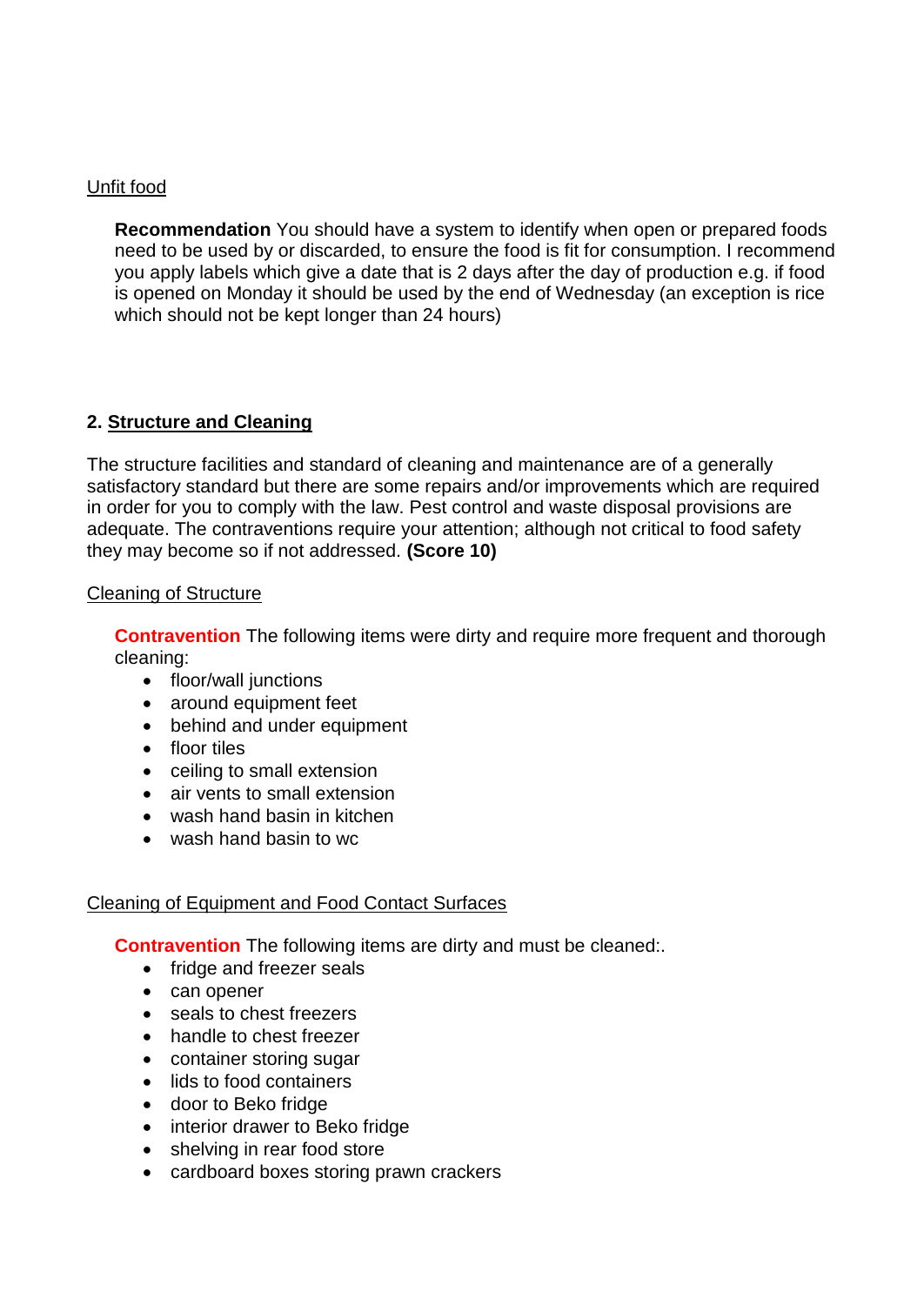**Legal requirement** do not use cardboard for food storage as it cannot be properly cleaned use plastic containers

### Cleaning Chemicals / Materials / Equipment and Methods

**Observation** I was pleased to see that your cleaning materials, methods and equipment were able to minimise the spread of harmful bacteria between surfaces.

#### **Maintenance**

**Contravention** The following had not been suitably maintained and must be repaired or replaced:

- handle to chest freezer was broken
- bare wooden handle to rice cooker
- brown cutting board was badly scored and needs replacing. This was thrown away in my presence
- bare wood to shelving units (provide a surface finish that is easy to clean)

### Facilities and Structural provision

 **Observation** I was pleased to see the premises had been well maintained and that adequate facilities had been provided.

### Pest Control

 **Observation** you have a pest control contract in place and there is no evidence of pest activity on the premises

**Recommendation** keep the fly screen closed when the rear door is open to prevent flies and pest entering the kitchen as flies were seen in the kitchen at the time of my visit

### **3. Confidence in Management**

There are generally satisfactory food safety controls in place although there is evidence of some non-compliance with the law. The contraventions require your attention; although not critical to food safety they may become so if not addressed. **(Score 10)** 

### Type of Food Safety Management System Required

 well. I was confident you had effective control over hazards to food. **Observation** Your SFBB/food safety management system was in place and working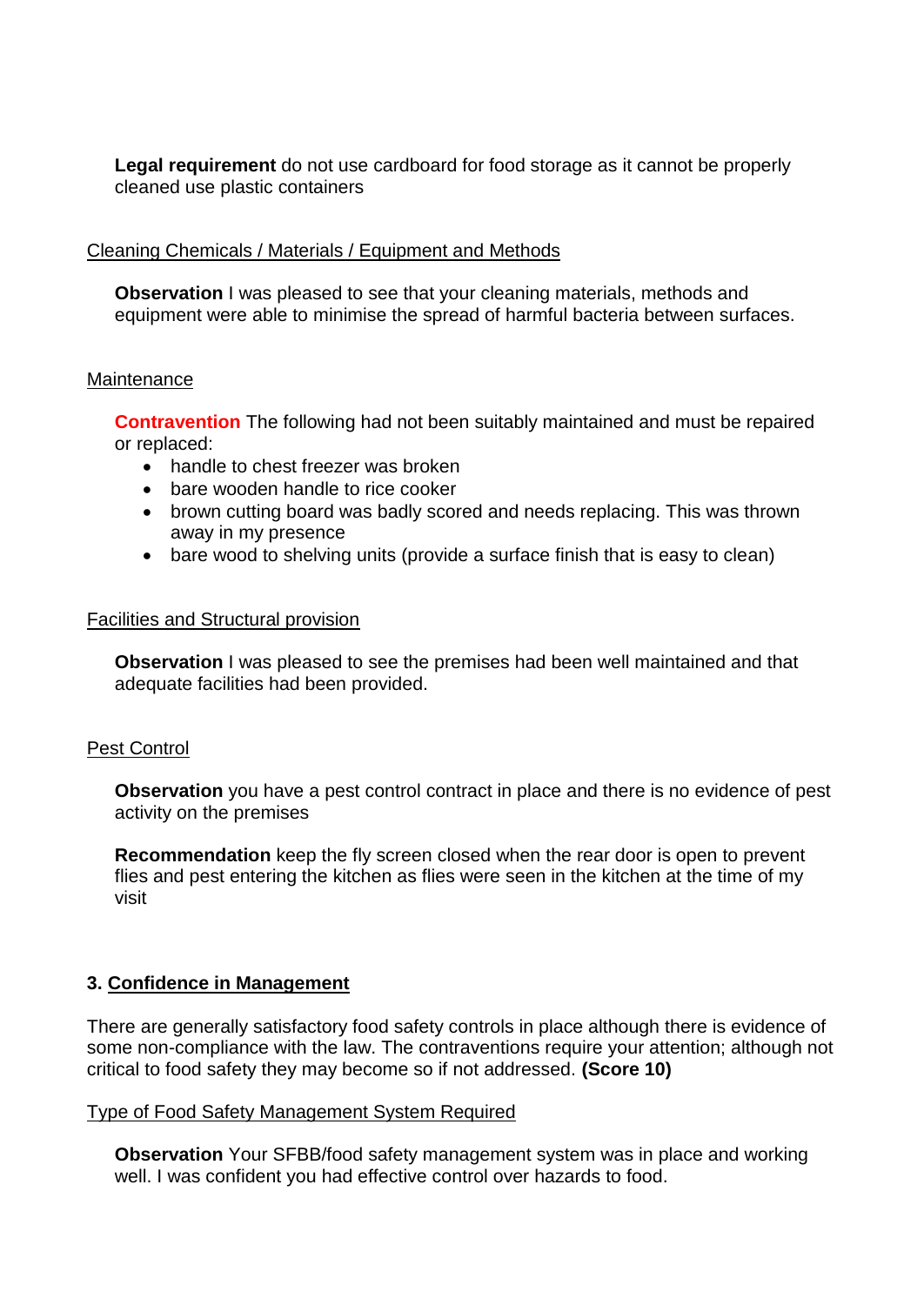**Observation** You had colour-coded equipment and effective separation between raw and ready-to-eat food at all stages in your operation.

**Observation** You were monitoring (and recording) the temperatures of your fridges and freezers as well as the temperature of cooked/hot-held food and could demonstrate effective systems for controlling bacterial growth and survival.

### Food Hazard Identification and Control

 pack are intended to demonstrate you are in day-to-day control of the hazards to food. **Contravention** The Management sections in your Safer food Better Business (SFBB) The following Management sections were either missing, incomplete or not up-to-date:

- daily diary entries not up to date as not filled in since 23/3
- staff training records
- cleaning schedule

### Proving Your Arrangements are Working Well

**Contravention** You are not working to the following safe methods in your SFBB pack:

- cleaning schedule
- contamination (e.g. Poor condition of chopping boards, use of cardboard boxes as storage containers, dirty can opener,uncovered food stored in fridge)

### **Traceability**

**Observation** Your records were such that food could easily be traced back to its supplier.

#### Waste Food and other Refuse

 **Observation** You had measures in place to dispose of waste food appropriately and were employing the services of an approved waste contractor.

### **Training**

 **Observation** I was pleased to see that food handlers had been trained to an appropriate level and evidence of their training was made available.

**Legal requirement** more training is needed for food handlers as they were not wearing protective over-clothing